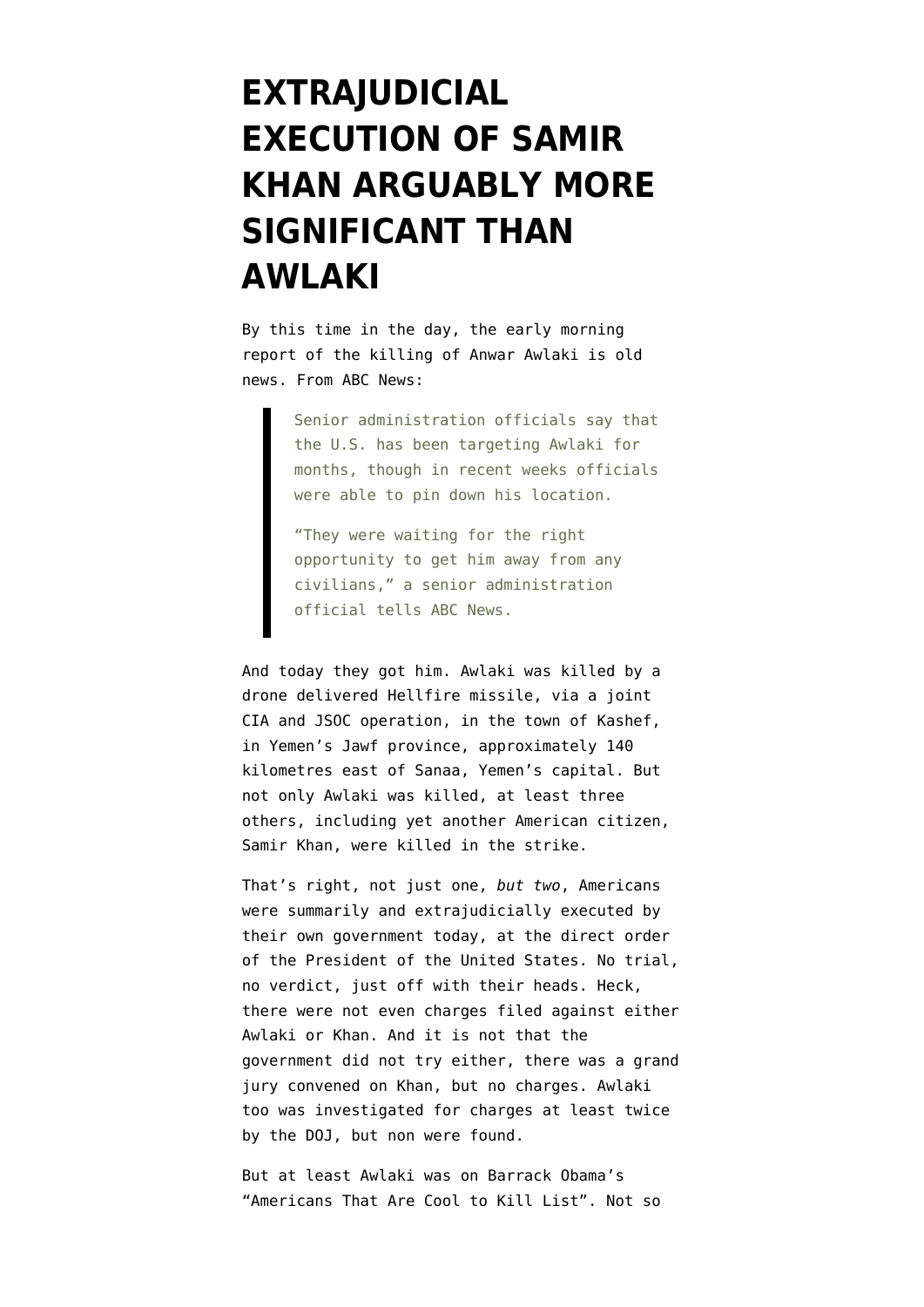with Samir Khan. Not only is there no evidence whatsoever Khan is on the [classified list for](http://emptywheel.firedoglake.com/2010/01/26/the-list-of-us-citizens-targeted-for-killing/) [killing](http://emptywheel.firedoglake.com/2010/01/26/the-list-of-us-citizens-targeted-for-killing/) (actually two different lists) my survey of people knowledgeable in the field today revealed not one who believed khan was on any such list, either by DOD or CIA.

So, the US has been tracking scrupulously Awlaki for an extended period and knew with certainty where he was and when, and knew with certainty immediately they had killed Awlaki and Khan. This means the US also knew, with certainty, they were going to execute Samir Khan.

How did the US then make the kill order knowing they were executing a US citizen, not only extrajudicially, but not even with the patina of being on the designated kill list (which would at least presuppose some consideration and Yoolike pseudo-legal cover)?

Did Barack Obama magically auto-pixie dust Khan onto the list with a wave of his wand on the spot? Even under the various law of war theories, which are not particularly compelling justification to start with as we are not at war with Yemen and it is not a "battlefield", the taking of Khan would appear clearly prohibited under both American and International law. As Mary Ellen O'Connell, vice chairman of the American Society of International Law, relates, via [Spencer Ackerman at Wired's Dangerroom](http://www.wired.com/dangerroom/2011/09/awlaki-illegal-or-legal/#more-58862):

> "The United States is not involved in any armed conflict in Yemen," O'Connell tells Danger Room, "so to use military force to carry out these killings violates international law."

O'Connell's argument turns on the question of whether the U.S. is legally at war in Yemen. And for the administration, that's a dicey proposition. The Obama administration relies on the vague Authorization to Use Military Force, passed in the days after 9/11, to justify its Shadow Wars against terrorists. Under its broad definition,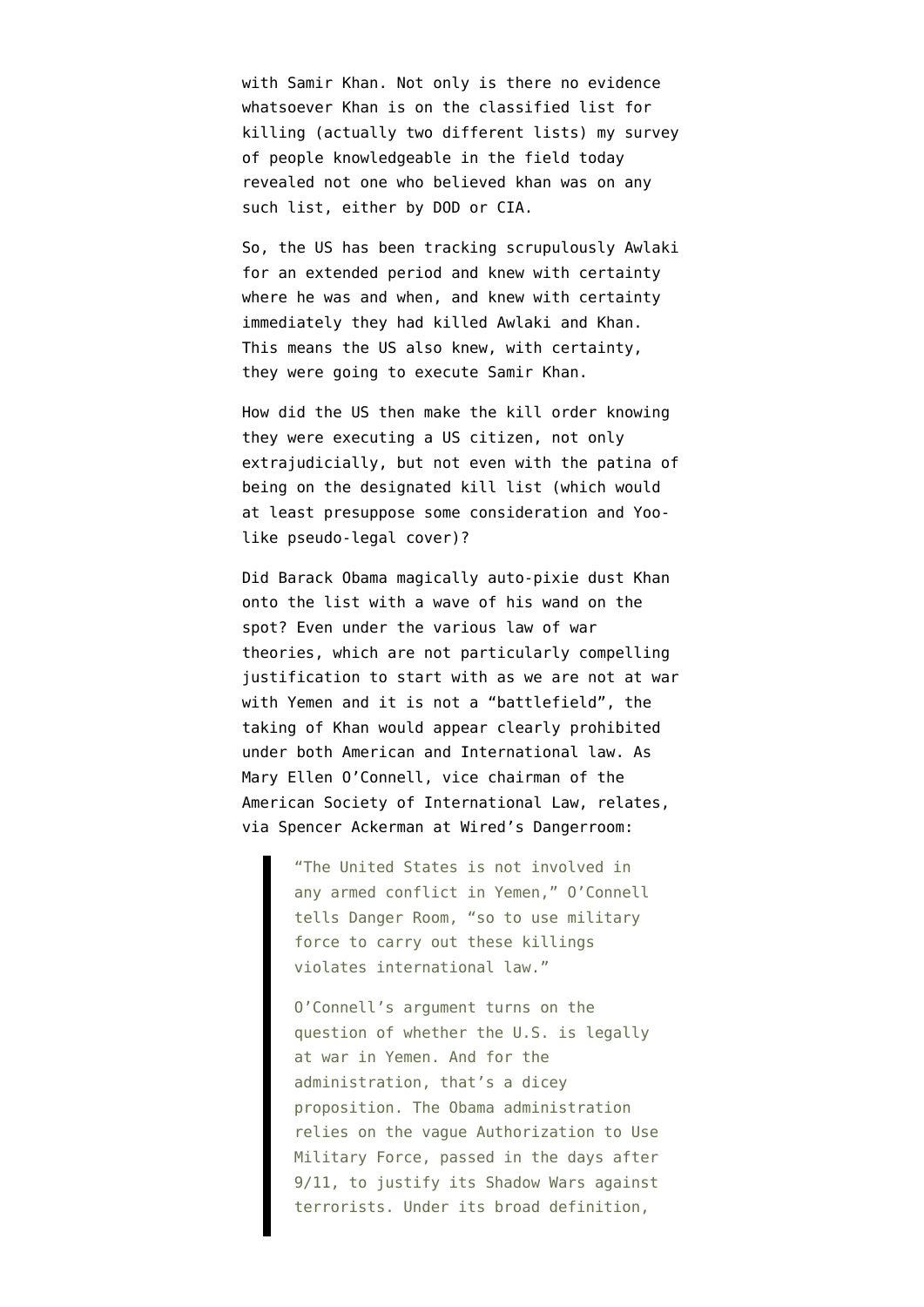the Authorization's writ makes Planet Earth a battlefield, legally speaking.

But the Authorization authorizes war against "nations, organizations, or persons [the president] determines planned, authorized, committed, or aided the terrorist attacks that occurred on September 11, 2001." It's a stretch to apply that to al-Qaida's Yemen affiliate, which didn't exist on 9/11. But when House Republicans tried to reup the Authorization to explicitly bless the new contours of the war against al-Qaida, the Obama administration balked, fearing the GOP was actually tying its hands on the separate question of terrorist detentions.

"It is only during the intense fighting of an armed conflict that international law permits the taking of human life on a basis other than the immediate need to save life," O'Connell continues. "In armed conflict, a privileged belligerent may use lethal force on the basis of reasonable necessity. Outside armed conflict, the relevant standard is absolute necessity."

So did al-Awlaki represent an "absolute" danger to the United States? President Obama, in acknowledging Awlaki's death on Friday morning, didn't present any evidence that he did.

And therein lies lies the reason the US killing of Samir Khan may be even more troubling than the already troubling killing of al-Awlaki. There is no satisfactory legal basis for either one, but as to Khan there was NO process whatsoever, even the joke "listing" process utilized for Awlaki. The US *says* it took care to not harm "civilians", apparently that would mean Yemeni civilians. American citizens are fair game for Mr. Obama, list or no list, crime or no crime, charges or no charges. Off with their